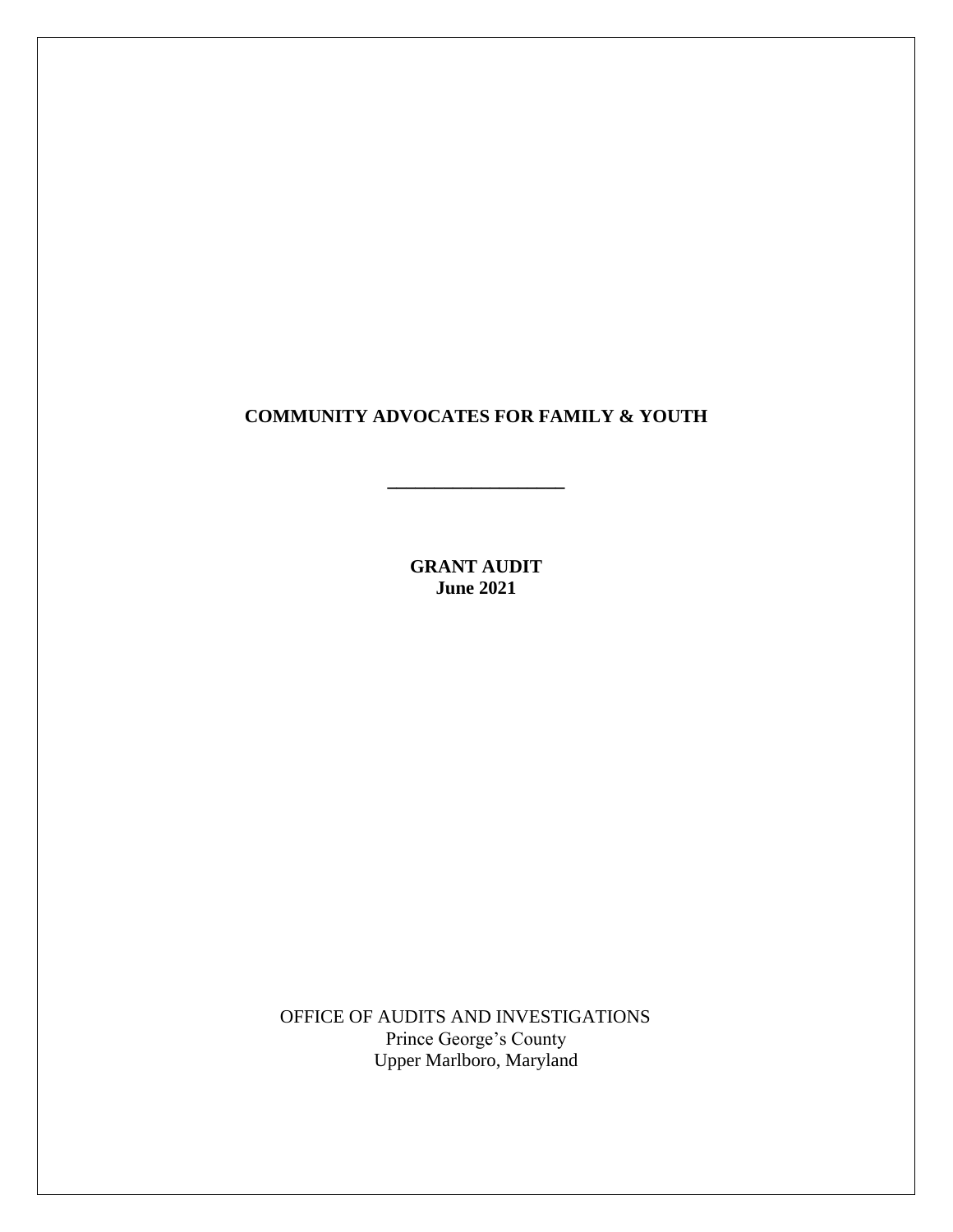

# **THE PRINCE GEORGE'S COUNTY GOVERNMENT Office of Audits and Investigations**

June 2021

The County Council and County Executive of Prince George's County, Maryland

Council Resolution 51-1991, adopted June 25, 1991, requires the Office of Audits and Investigations to perform random financial audits of grants and transfer payments appropriated in the Non-Departmental section of the County's Approved Annual Current Expense Budget.

We have examined the books and records of

### **COMMUNITY ADVOCATES FOR FAMILY & YOUTH,**

for the period July 1, 2017, through June 30, 2019. Our examination included such tests of the accounting records and such other auditing procedures, as we considered necessary under the circumstances.

We noted no matters involving the Prince George's County grant to the Community Advocates for Family & Youth, that led us to believe that the County grant funds were used for other than their intended purpose.

This report, in our opinion, fulfills the requirements of Council Resolution 51-1991 to perform random financial audits of grants and transfer payments made pursuant to the Non-Departmental section of the Prince George's County, Maryland, Fiscal Year 2018 and 2019 Approved Operating Budget.

 $O.11$ 

David H. Van Dyke, CPA County Auditor

 Nana K. Boadu Auditor-In-Charge

**14741 Governor Oden Bowie Drive, Upper Marlboro, Maryland 20772 VOICE (301) 952-3431; FAX (301) 780-2097; TDD (301) 925-5167**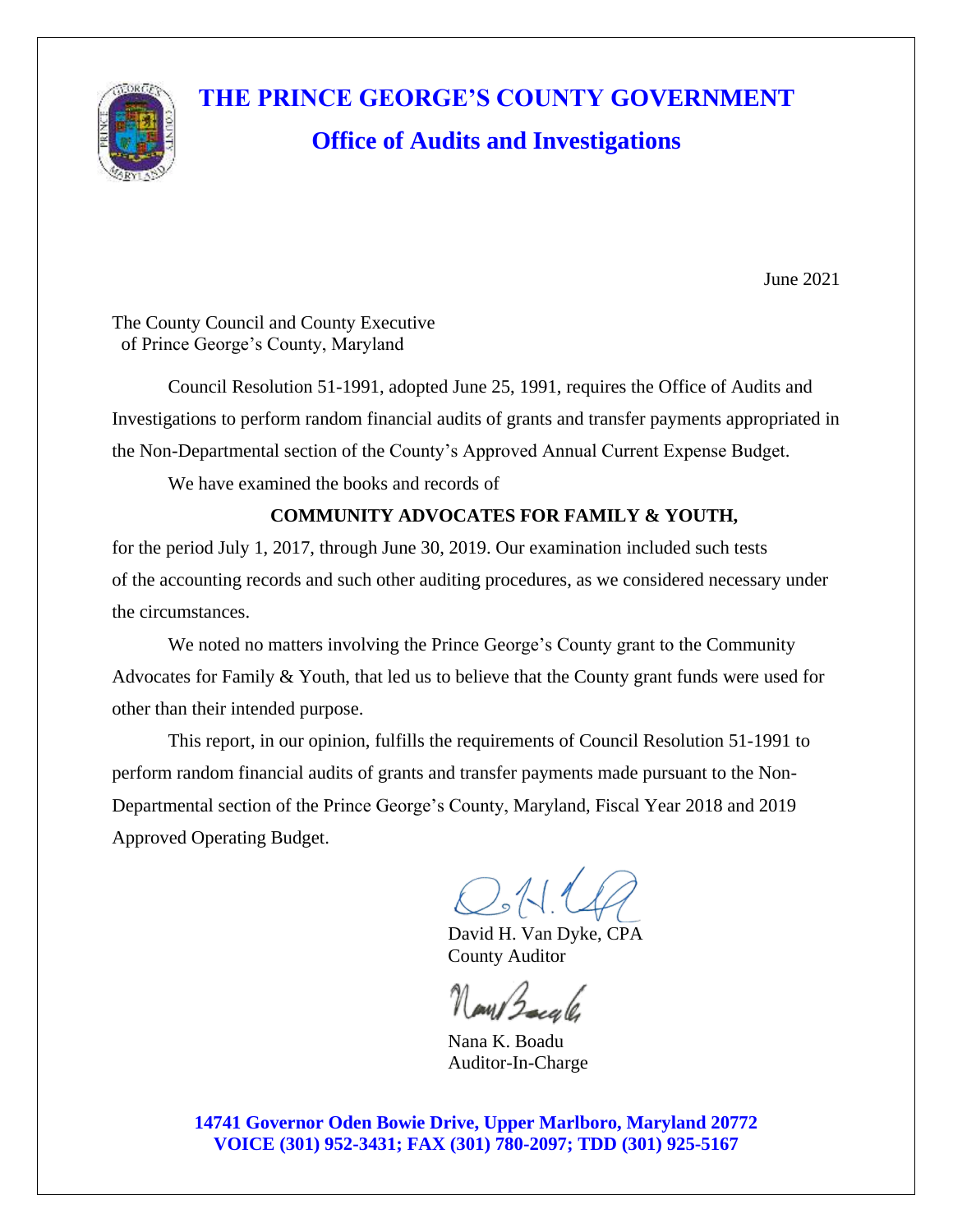#### **Community Advocates for Family & Youth**

Community Advocates for Family & Youth ("CAFY") is a  $501(c)(3)$  nonprofit organization founded in 2003. It was established to minimize the impact the judicial system has on children. CAFY was built on the founder's passion to help children, who through no fault of their own, had to provide testimony in the adult court.

CAFY reports that it is a dedicated community-based victim service provider supporting anyone harmed in Prince George's County. More than ten years later, CAFY reported that it serves all victims of crime, has been lauded by State and local officials for the work done, and is deemed the "social emergency room" by some. CAFY now serves the Prince George's County Police Department along with the Laurel, Greenbelt, and Bowie Police Departments.

The services provided by CAFY include:

- **Home Visits** A CAFY Case Manager and/or Counselor will visit the client at home to assist them with services, including Victim Information & Notification Everyday (VINE), Criminal Injuries Compensation Board (CICB), and a Victim Service Plan.
- **Safe Transfer Exchange Program (STEP)** This program allows the opportunity for custodial and non-custodial parents to have a safe and neutral place for a parent-child exchange, which is monitored by an appropriate third party.
- **24/7 Help Line** Victims can call the 24 Hour CAFY Help Line—7 days a week.
- **Victim Assistance** CAFY helps clients to plan the next steps and discuss victim rights, including assistance with Injury Compensation, Offender Status and preparation of Victim Impact Statements.
- **Counseling and Therapy Service** Individuals, including children, youth, adults and families are served using trauma-focused modalities.
- **Legal Clinic** Provides clients with legal consultation and representation for domestic violence peace and protective orders, custody, child support and school transfer issues.
- **Court Education** Clients can participate in mock trials, and learn about witness rights, court proceedings, and court techniques.
- **Court Companionship** At a client's request, a CAFY Case Manager will accompany the client to the Courtroom for support during hearings, protective orders and court proceedings.
- **Financial Empowerment** This program offers financial education, microenterprise support, loans, micro-loans, and match of savings for client bank accounts.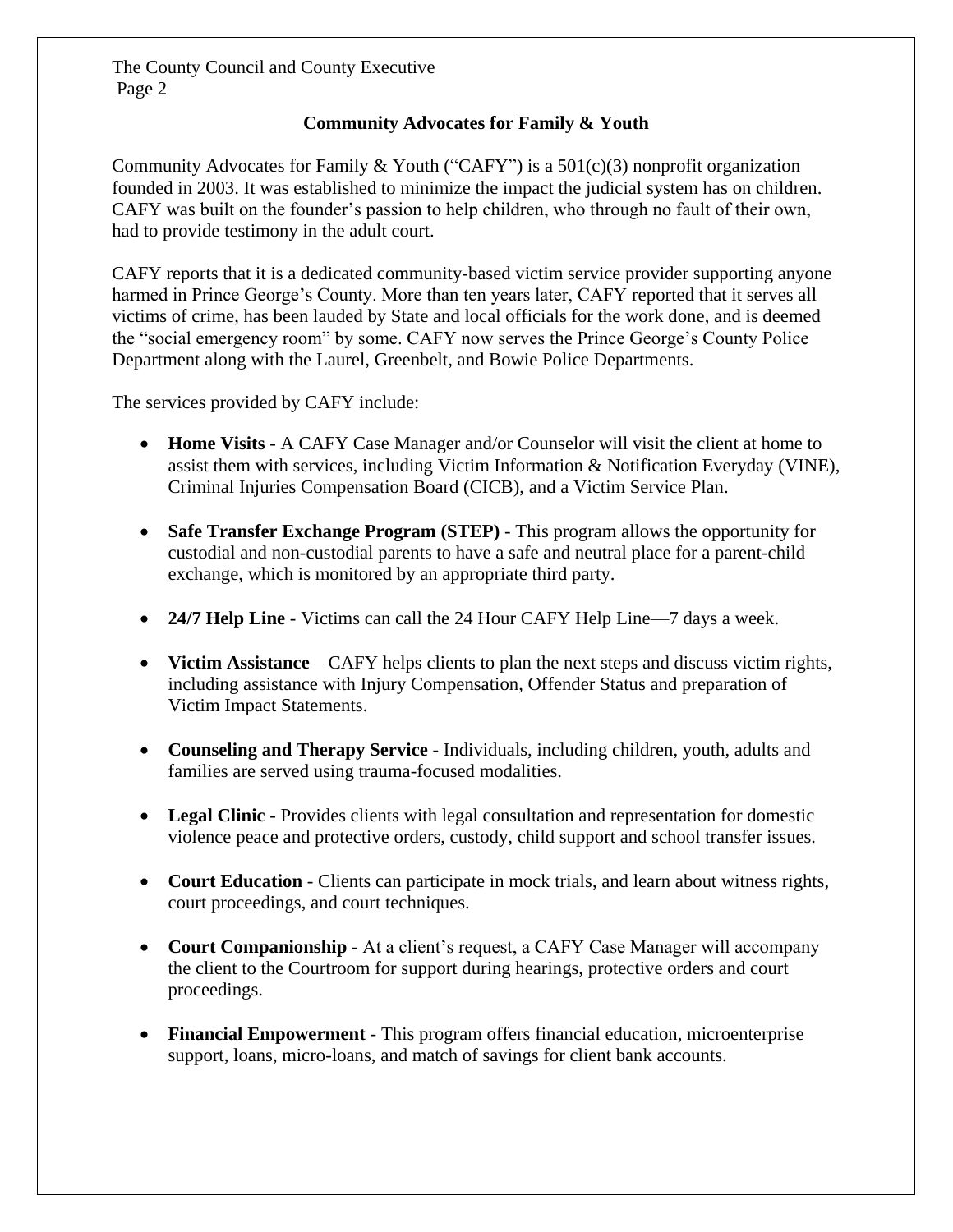• **Client Assistance Fund** - The Client Assistance Fund assists clients who are seeking permanent housing stabilization and financial resources, depleted as a result of a crime.

CAFY is governed by a Board of Directors who serve without compensation. The Board is responsible for supervising, managing, and controlling all of the affairs, activities, and policies of the organization, including the Annual Budget, Policy Programs, and new Directors. The organization has nineteen (19) employees, five (5) contractors, and several volunteers that make up the workforce. An overview of CAFY's organizational structure is shown in Figure 1 below.



**(Figure 1)**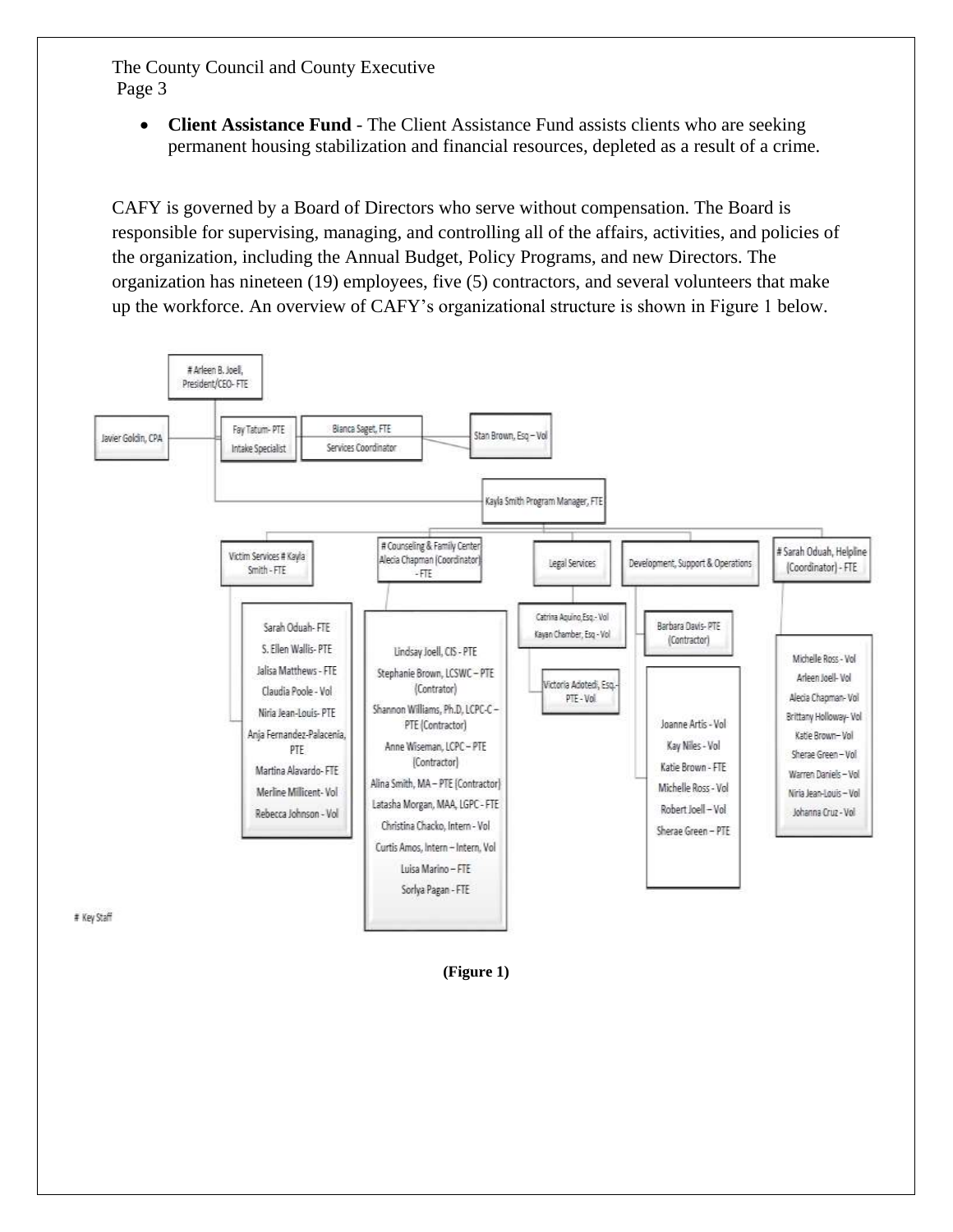The Prince George's County Council appropriates funds to support nonprofit organizations throughout the County in the form of grants. The Domestic Violence Grant Program is a funding resource for programs that serve the housing, counseling, or advocacy needs of County residents who are victims of domestic violence. The Non-Departmental budget included funds to fulfill grant requests received from County nonprofit organizations. Non-Departmental grant funds are to be used to support citizen/community-based programs and services that help address the human, social, education, recreation and other service needs of the County's citizens and communities. The Special Appropriation Grants are dispersed by Council Members to help support nonprofit organizations providing programs and services to Prince George's County citizens and communities. The various County Council grants discussed are awarded through a formal application process.

The Local Development Council offers the Local Impact Grant, which are funds that are a portion of gaming revenue dedicated by law for use primarily in the communities in immediate proximity to MGM National Harbor. These grants are also awarded through a formal application process.

The Prince George's County Government, by way of the Prince George's County Council and the Office of the County Executive, awarded CAFY nine (9) grants totaling \$244,422 in fiscal years 2018 and 2019. A summary of the grants awarded is as follows:

| <b>Disbursement Date</b>    | <b>Grant Type</b>        | <b>Grant Award Amount</b> |  |
|-----------------------------|--------------------------|---------------------------|--|
|                             |                          |                           |  |
| 10/26/2017                  | <b>Domestic Violence</b> | \$27,380                  |  |
| 10/26/2017                  | Domestic Violence        | 63,500                    |  |
| 10/27/2017                  | Non-Departmental         | 10,000                    |  |
| 3/28/2018                   | Special Appropriation    | 1,000                     |  |
| 11/14/2018                  | Non-Departmental         | 10,000                    |  |
| 11/19/2018                  | <b>Domestic Violence</b> | 36,000                    |  |
| 11/19/2018                  | Domestic Violence        | 50,562                    |  |
| 1/28/2019                   | Special Appropriation    | 1,000                     |  |
| 6/14/2019                   | Local Impact             | 44,980                    |  |
| <b>Total Amount Awarded</b> |                          | \$244,422                 |  |

These grants were awarded to CAFY to support their core program functions. CAFY also receives funds from the Governor's Office of Crime Control & Prevention (GOCCP) such as grants from the Children's Justice Act Committee (CJAC), Maryland Victims of Crime Fund (MVOC), Survivors of Homicide Victims Grant Program (SOHG), and Victims of Crime Act (VOCA), and through donations.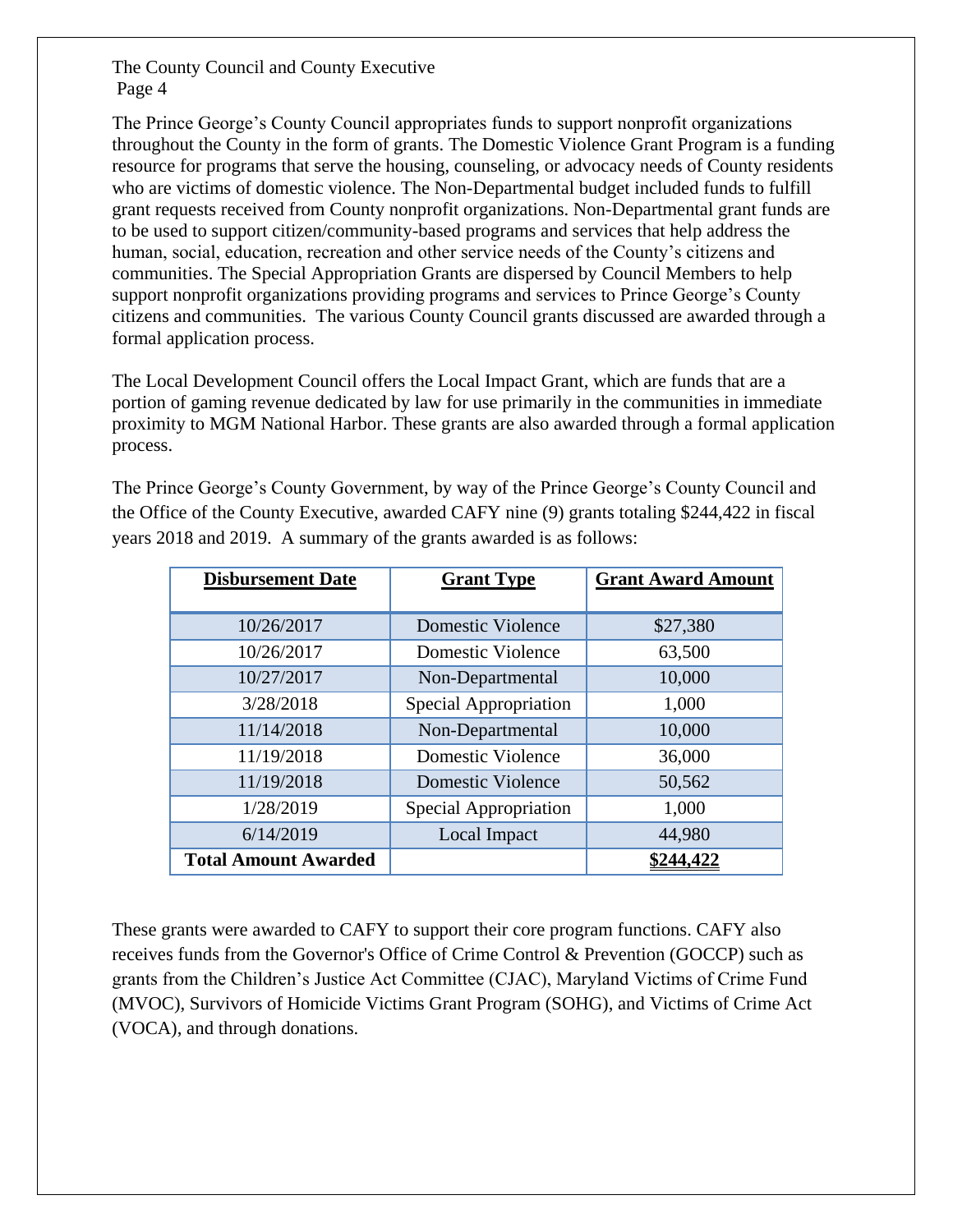#### **OBJECTIVE, SCOPE AND METHODOLOGY**

The objectives of our audit were to: (a) assess the adequacy of the system of internal and management controls over grant funds received and expended; (b) assess whether grant related transactions occurred in a manner consistent with CAFY's grant request application and other generally accepted business practices; and (c) identify factors inhibiting satisfactory performance in these areas, and make recommendations to protect the County's interest concerning the grant funds.

The scope included all transactions related to the receipt and disbursement of the total grant funds received from July 2017 through June 2019 (a total of \$244,422).

The criteria used to evaluate the audit evidence gathered included:

- $\triangleright$  The grant applications submitted by Community Advocates for Family & Youth;
- $\triangleright$  The organization's accounting policy and procedure manual;
- ➢ The United States General Accountability Office Standards for Internal Control publication [\(GAO-14-704G](https://www.gao.gov/products/GAO-14-704G)**);** and
- ➢ [Maryland Nonprofit's Standards for Excellence: An Ethics and Accountability Code for](https://standardsforexcellence.org/Home-2/code)  [the Nonprofit Sector;](https://standardsforexcellence.org/Home-2/code) and
- ➢ Internal Revenue Code (IRC)/Internal Revenue Service (IRS) guidelines.

The audit included interviews with key personnel of CAFY and detailed tests including:

- $\triangleright$  An examination of the organization's monthly bank statements;
- ➢ A review of the organization's Federal Form 990 return for 2018;
- $\triangleright$  A review of available cash receipts and disbursements documentation; and
- ➢ A review of available minutes for meetings held by the Board of Directors.

The organization maintains its financial records using QuickBooks and hires an independent Certified Public Accountant (CPA) to perform an annual audit of its financial statements. The organization operates on a January 1 through December 31 calendar year. We noted that the organization is registered with the Maryland Secretary of State's Charity Division, as required by law, and is in compliance through 2018.

We examined the books and records maintained by CAFY and included tests of the accounting records and other auditing procedures, as we determined necessary. Consideration was given to the fact that the records of the organization were reviewed and included in the scope of the financial audit conducted by F.S. Taylor & Associates, P.C. for the period of December 31, 2018, and no discrepancies or irregularities were disclosed. Our examination included a review of expenditures and supporting documentation to ensure that payment amounts were properly approved and corresponded to related invoices. Our examination also included a review of performance outcomes of the organization. **We noted no instances that led us to believe that County grant funds were used for other than their intended purpose.**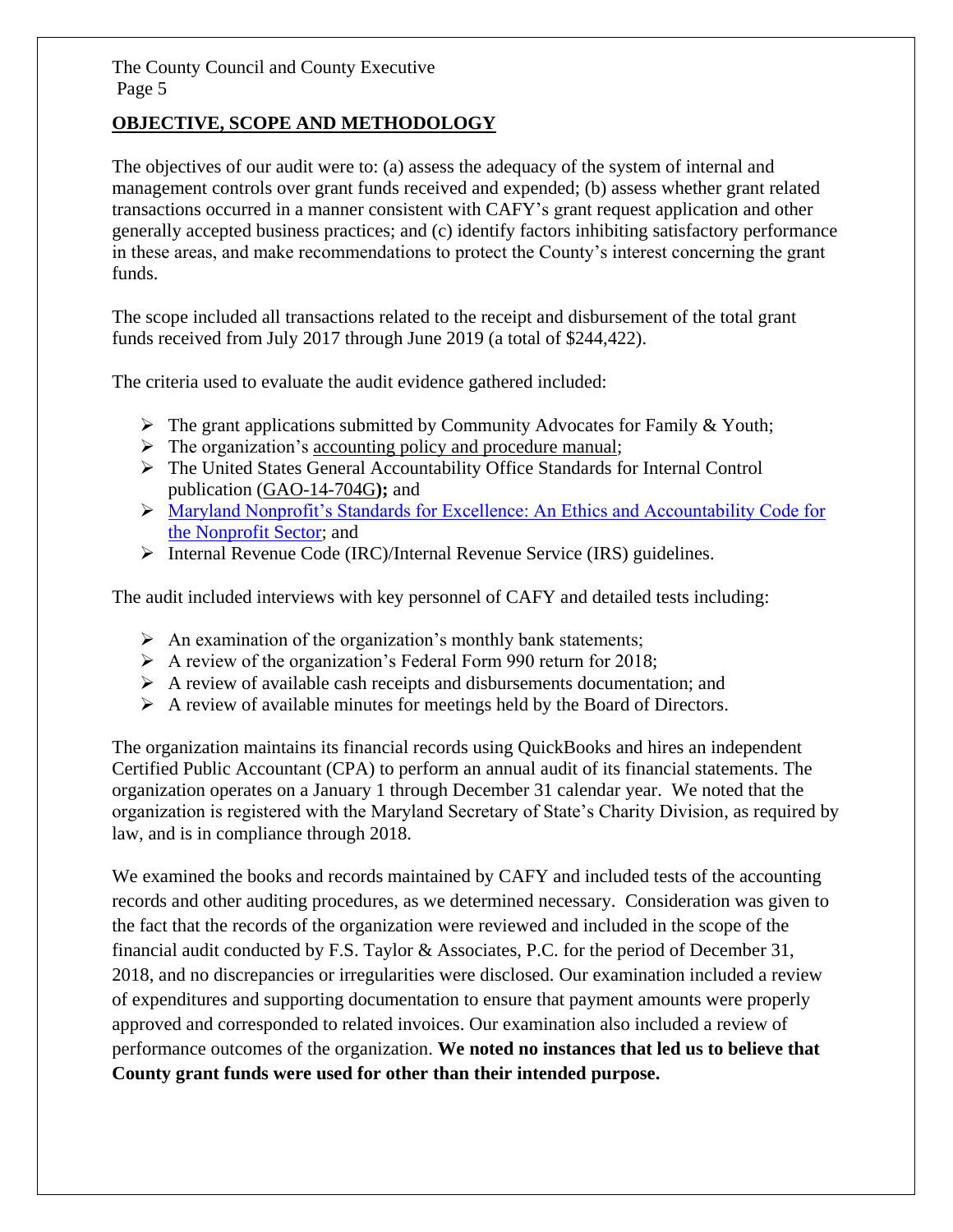However, we did note a lack of segregation of duties within the organization. For example, according to CAFY's financial policies, bank reconciliations are performed by the Financial Manager from the contracted accounting firm Goldin Group LLC. The financial policies also state that the Financial Manager is responsible for approving the invoices (as indicated by initialing) and making payments. The Board Treasurer is tasked with receiving quarterly statements of checks paid on all accounts and also verifying the reconciliation of the bank accounts on at least a quarterly basis. There was no evidence to indicate who prepared the bank reconciliation, and whether the reconciliation was verified by the Board Treasurer. We therefore recommend that:

**1. The Executive Director/CEO, along with the Board, establish policies and procedures to ensure that key financial responsibilities are properly segregated, where practical and the Treasurer verify the reconciliation of the bank accounts as stated in the financial policies. Preparers and reviewers should indicate that their responsibilities have been met, as indicated by initialing and dating the document that was prepared and/or reviewed.**

While reviewing documentation for expenditures selected for testing, we also noted several instances where the organization had inadequate documentation. There were nine (9) instances where transactions were not supported by client assistance application forms, receipts/invoices, or the invoice amount did not match the amount paid. While conducting the audit we noted one (1) instance of a campaign contribution; a \$120 payment for a luncheon in support of a candidate for County Executive. Under the Internal Revenue Code, all section  $501(c)(3)$  organizations are absolutely prohibited from directly or indirectly participating in, or intervening in, any political campaign on behalf of (or in opposition to) any candidate for elective public office.

CAFY also did not follow the purchase approval process that is written in their financial policies, for any of the transactions selected for testing.

We recommend that:

- **1. The organization follow the written policies and procedures as it relates to cash disbursement, purchasing, and the documentation and retention of support for all grant funds received and/or dispersed by the organization.**
- **2. The organization does not contribute to or engage in any political activity as a nonprofit entity.**
- **3. The Executive Director/CEO review the established policies and procedures to ensure that key financial responsibilities are being properly followed.**

The attached Statement of Activities shows the revenues and expenditures of the organization for the periods ending December 31, 2018, and June 30, 2019.